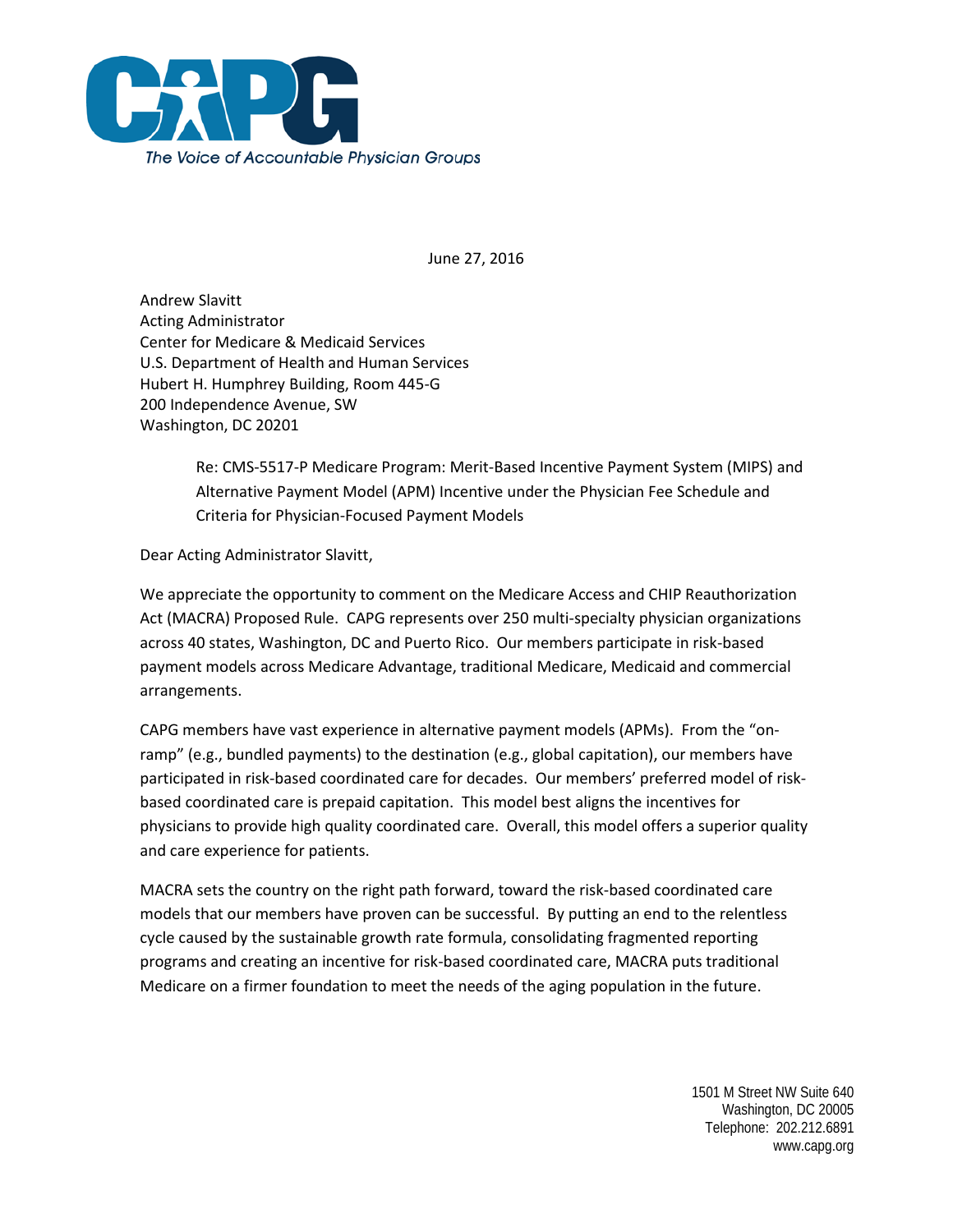#### **Overview: CAPG's Comments on the Proposed Rule**

CMS proposes to begin MACRA implementation on January 1, 2017. We strongly support the agency's proposed time frame and encourage the agency to move forward with this proposal on the timeline laid out in the rule.

CAPG members are committed to the bold new vision that MACRA articulates – a strong, nationwide pay-for-performance program and incentives to kick-start two-sided risk arrangements. We have seen firsthand the better care that can result from both a MIPS path and an advanced APM path – many of our members have operated in these types of payment environments for decades.

Our nation's seniors and physicians cannot wait any longer for these reforms to take hold. Healthcare costs continue to rise and the population aging into Medicare is living longer, with more chronic conditions, than ever before. The demands and needs of this new population will strain the system unless there is swift, robust change. Therefore, while we know the road to implementation may have a few bumps along the way, we call on you to stay the course and finalize the time frames as proposed.

Below is an overview of our comments.

#### Advanced Alternative Payment Models (APMs):

- **CAPG applauds the agency's commitment to two-sided risk models in the definition of advanced APMs**. We have a long-held belief that downside risk is necessary to motivate behavior change. We are encouraged to see that CMS has proposed standards that adhere to this principle in defining the models eligible for advanced APM designation.
- **CMS must provide clarity at the outset of the reporting period as to whether an APM is a MIPS APM or an Advanced APM**. The current timeline for APM participation and threshold determinations is unsatisfactory in that it essentially requires advanced APMs to participate in MIPS or risk penalties. CMS should adjust the time frame to create certainty for advanced APMs.
- **CMS should create equal incentives for participation in risk-bearing relationships in Medicare Advantage**. Medicare Advantage is consistently overlooked in delivery system reform. MACRA presents an opportunity to create equal incentives for the movement to risk in Medicare Advantage. We call on the agency to bring Medicare Advantage into the delivery system reform conversation by providing equal incentives for risk-bearing provider organizations participating in APMs with MA plans.

#### Merit-Based Incentive Payment System (MIPS):

• **CAPG supports using MIPS APMs to create an "on ramp" to risk**. We are pleased that, consistent with CAPG recommendations, CMS has adopted a favorable scoring methodology for MIPS APMs (those APMs that do not meet the definition of advanced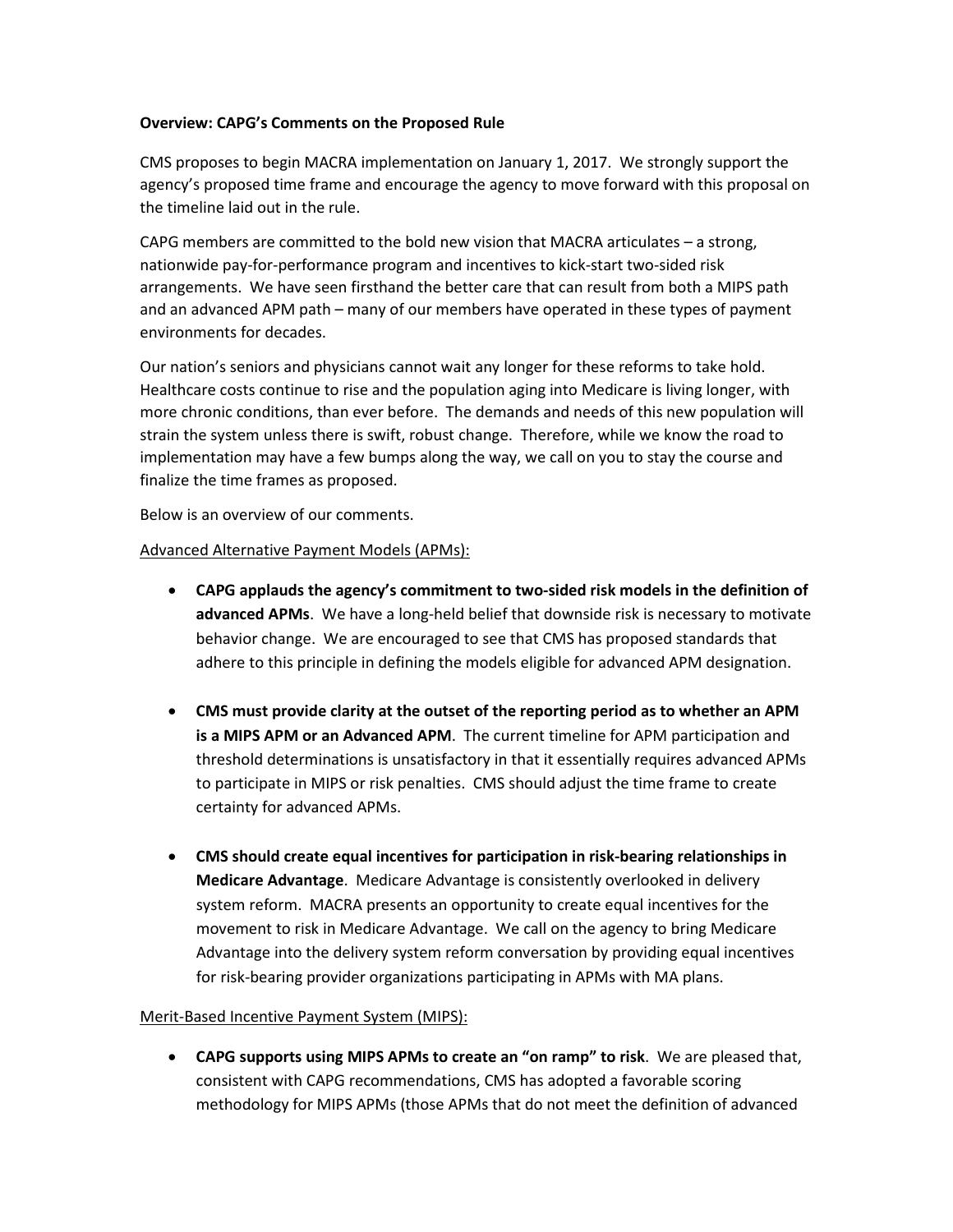APMs and therefore remain in MIPS). In the proposed rule, CMS would distinguish between regular fee-for-service participants and alternative payment model participants in MIPS. We believe that this will encourage participation in APMs at the entry level to risk and strongly support the construct.

- **CMS should deploy greater flexibility in the definition of "groups" for purposes of MIPS reporting**. The current definition, which requires that physicians reassign their billing rights to a TIN, does not meet the diverse business needs of our member companies, particularly IPAs.
- **The CAPG Standards of Excellence Survey™ should satisfy the clinical practice improvement category requirements**. CAPG's SOE® currently contains seven out of eight of CMS's high-weighted CPIAs and 32 out of 82 of the medium-weighted activities. Given the substantial overlap between this tool and the proposed CPIA activities, we encourage the agency to deem participation in the CAPG SOE® survey satisfactory for full credit in the CPIA MIPS category.

### Physician-Focused Payment Models Technical Advisory Committee (PTAC)

• **We support the criteria outlined in the proposed rule that emphasize physicianfocused payment models that will fill gaps in the delivery system reform portfolio**. We look forward to submitting our proposed Third Option model to PTAC.

We thank the agency for the opportunity to submit comments on the proposed rule. We look forward to working with you to successfully implement MACRA. Our more detailed comments on the specific proposals in the rule are provided below.

### **Detailed Comments**

# **I. Implementing the Alternative Payment Model (APM) Path**

MACRA provides a significant opportunity to move the delivery system along the continuum to risk. While there are very few risk-bearing providers in traditional Medicare today, MACRA's five percent bonus opportunity could dramatically change the landscape over the next five years. MACRA provides the incentive to change that behavior going forward – to move traditional Medicare away from its reliance on flawed volume-driven reimbursement models. Consistent with that view, the incentives to move to risk must be clear, strong and certain.

> *a. CMS should create certainty for organizations that qualify for the advanced APM path*

Beginning January 1, 2017, physicians and physician groups will have the option to participate in MIPS or advanced APMs. In MIPS, physicians and groups have a potential base bonus or penalty of four percent. However, the statute affords additional opportunities in the form of a scaling factor (similar to the one used in the value-based payment modifier) and an exceptional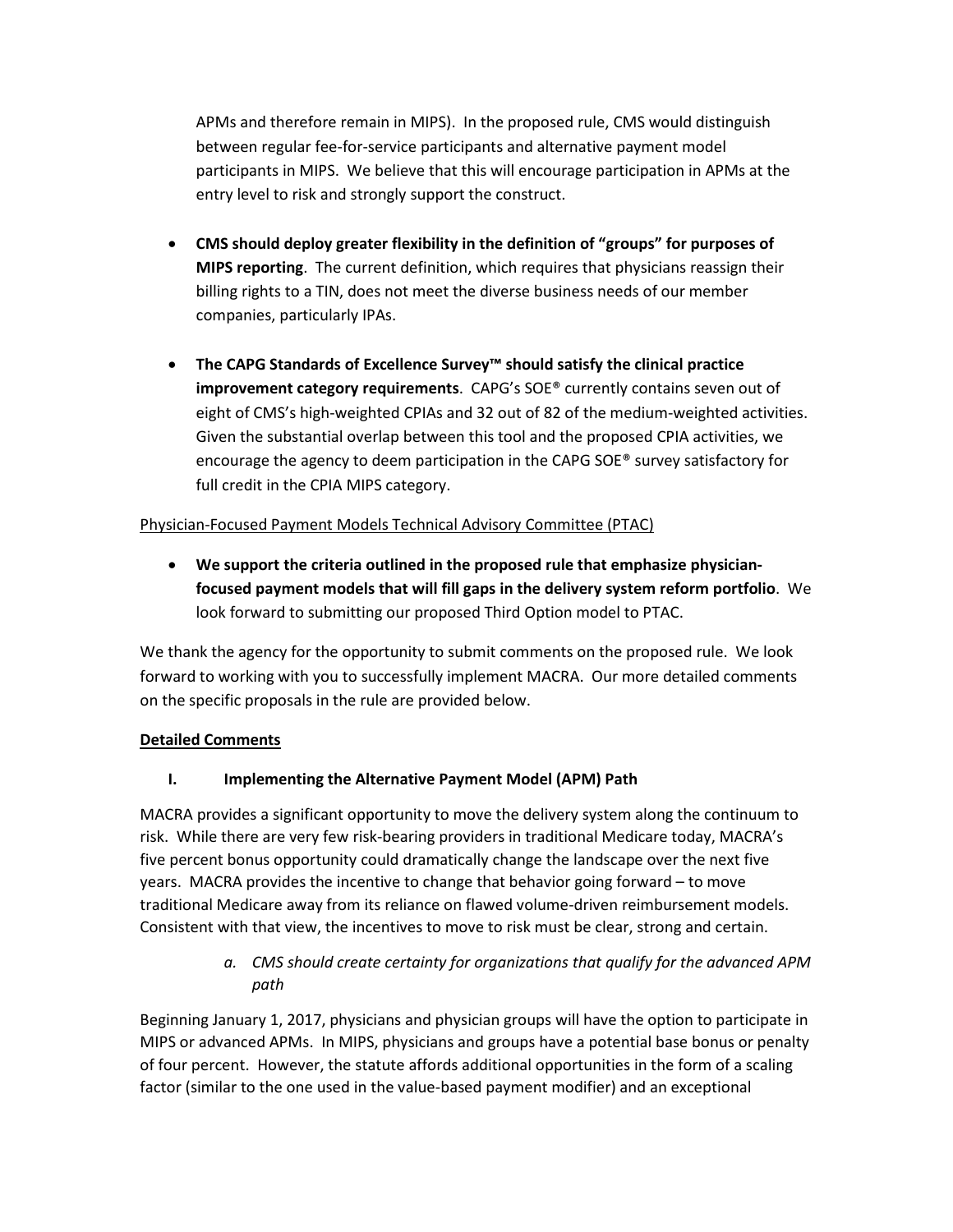performer bonus. In total, the MIPS bonus potential reaches approximately 22 percent in the 2019 payment year. In the advanced APM path, physicians have the opportunity to achieve a maximum bonus of five percent.

While this imbalance was present in the law, the incentive remained to enter the advanced APM path. While the MIPS bonus could be high, MIPS path-takers would participate in an uncertain, budget-neutral environment. Achieving any bonus at all would depend on the performance of all other participants and the availability of funds to be paid. In contrast, those in the advanced APM path would have the certainty of a five percent bonus applied to 100 percent of their Part B claims. Therefore, participants would choose between the uncertainties of MIPS, albeit with a higher potential bonus on paper, and the certainty of advanced APM incentives. In this context, the advanced APM pathway would likely be more attractive.

However, we are concerned that the agency's proposal for the first year of MACRA implementation virtually eliminates the certainty in the advanced APM path. We strongly suggests instead that advanced APM participants also participate in MIPS.

This is due in large part to the timing of the advanced APM threshold calculation determinations in the proposed rule. In the advanced APM path, MACRA requires that APMs have a certain threshold of their Part B covered professional services furnished through the APM entity. Consistent with the statute, CMS is proposing options for calculating the threshold by revenue or patient count.

In the proposed rule, CMS introduces a new methodology for calculating these thresholds under either the revenue or patient count option. CMS then proposes to notify organizations in mid-2018 whether those thresholds have been achieved. An organization that narrowly misses the thresholds will become a partially qualifying provider and could opt to participate in MIPS. But an organization that misses the thresholds by more than five percent would become a MIPS APM. However, at that point in mid-2018, such an organization would have missed the opportunity to report for MIPS (because the MIPS reporting period is the 2017 calendar year).

This proposal essentially requires organizations to either confidently predict their APM threshold calculations in advance of the performance year or, more likely, to participate in MIPS even if they intend to ultimately become an advanced APM. We believe that this structure is contrary to congressional intent. We offer alternative suggested approaches below.

We encourage the agency to notify APM entities whether they are advanced APMs or not before the MIPS performance period. This way, organizations will know whether they need to report MIPS or not before it is too late.

If that timing is not possible from CMS's perspective, the agency should, at least for the first year, allow these advanced APMs to receive the higher of the two possible bonuses – MIPS or advanced APMs. While it may not be very likely, it is certainly possible that the MIPS bonus would exceed the five percent bonus in the advanced APM path. To the extent that an organization participates in both paths, the organization should also be able to benefit from the more attractive path, even if that is MIPS in the first year. After the first year, presumably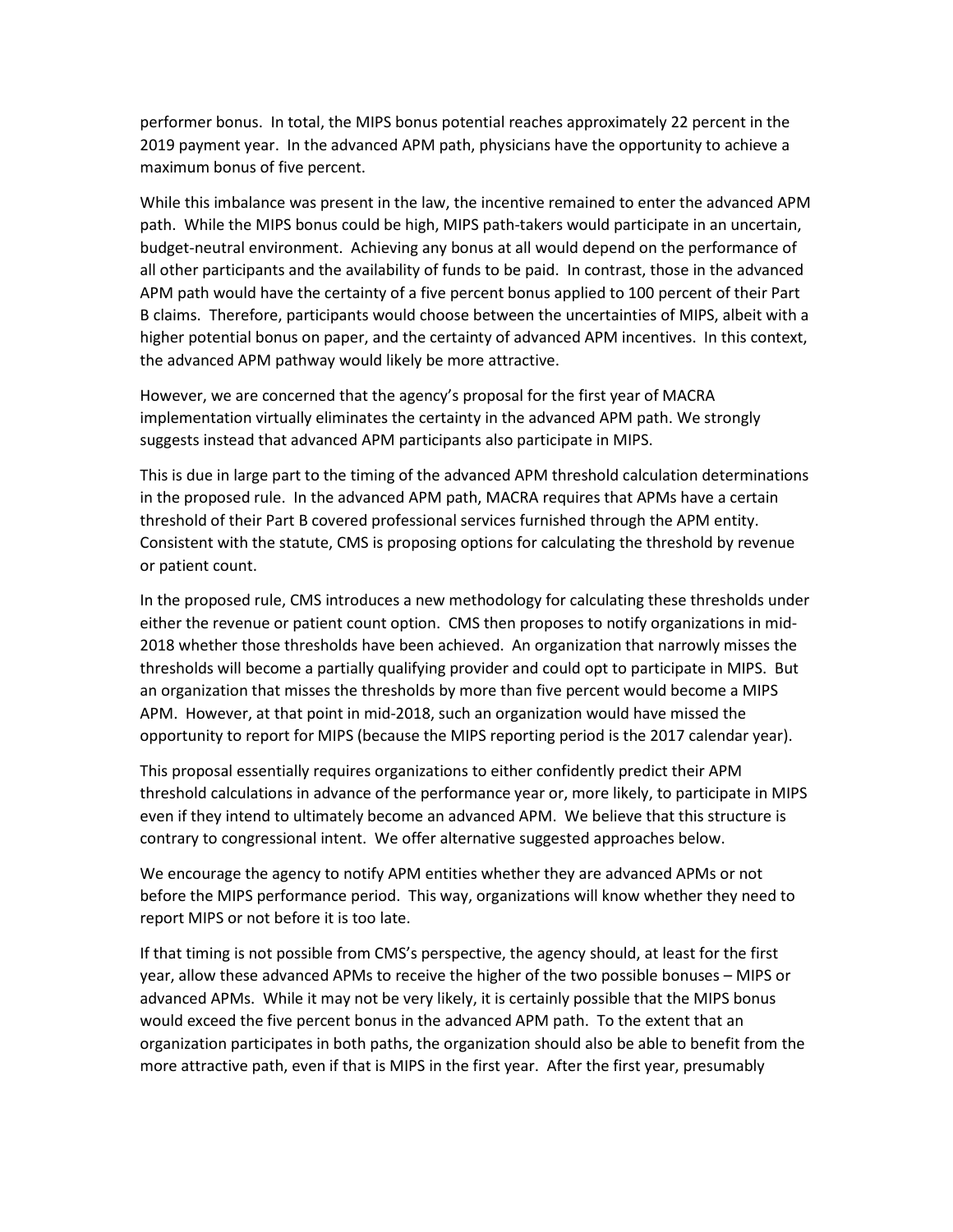advanced APM entities will at least have some baseline data available as to how CMS calculates the threshold, and will be better able to predict which path they will land in for future years.

Finally, as a related item, we are concerned about the CMS proposal to identify eligible clinicians within the APM entity at a single point in time (December 31 of the performance year). We encourage CMS to take a more flexible approach that reflects the changing nature of participation in unique advanced APM models.

# *b. Financial Risk for Monetary Losses in Excess of a Nominal Amount*

The MACRA statute required that advanced APMs take more than nominal financial risk for monetary losses to qualify for the five percent bonus. In the proposed rule, CMS lays out the definitions of financial risk in excess of a nominal amount.

In the proposed rule, CMS sets out requirements around bearing financial risk for monetary losses. In general, CMS is proposing that an APM must include a provision that if actual expenditures for which the APM entity is responsible under the APM exceed expected expenditures during a specified performance period, CMS can withhold payment for services. CMS can: (1) withhold payment for services to the APM entity and/or its eligible clinicians; (2) reduce payment rates to the APM entity and/or its eligible clinicians; or (3) require the APM entity to owe payments to CMS. $<sup>1</sup>$  $<sup>1</sup>$  $<sup>1</sup>$  In this section, CMS comments that it is not proposing to</sup> allow business risk or investment risk to satisfy the requirements for the advanced APM "more than nominal risk" standard.<sup>[2](#page-4-1)</sup>

CMS then proposes that if the APM meets the financial risk standard above, the agency will consider whether the risk amount exceeds a nominal amount. CMS proposes to require that a risk arrangement have: (1) a marginal risk rate of at least 30 percent; and (2) total potential risk of at least four percent of the expected expenditures.<sup>[3](#page-4-2)</sup>

We support the proposed definitional requirements for risk arrangements. Specifically, we support CMS's decision not to include investment or start-up costs in this definition of risk. We believe that the agency has achieved a good middle ground for non-risk bearing APMs in MIPS and believe that strong incentives for downside risk are necessary to move the nation in that direction.

# *c. Definition of Capitation*

We are pleased with and strongly support the agency's proposal to include capitated arrangements in MACRA's financial risk definition. Our members have had robust success with capitated payment arrangements outside of traditional Medicare. Prepaid capitation provides

 $\overline{a}$ 

<span id="page-4-0"></span><sup>&</sup>lt;sup>1</sup> Medicare Program: Medicare-Based Incentive Payment System (MIPS) and Alternative Payment Model (APM) Incentive Under the Physician Fee Schedule, and Criteria for Physician-Focused Payment Models; Proposed Rule, 81 Fed. Reg. 28,162, 28,304 (May 9, 2016) ("Proposed Rule").

<span id="page-4-1"></span> $2$  *Id.* 

<span id="page-4-2"></span> $3$  Proposed Rule, 42 C.F.R. 414.1415(c)(3).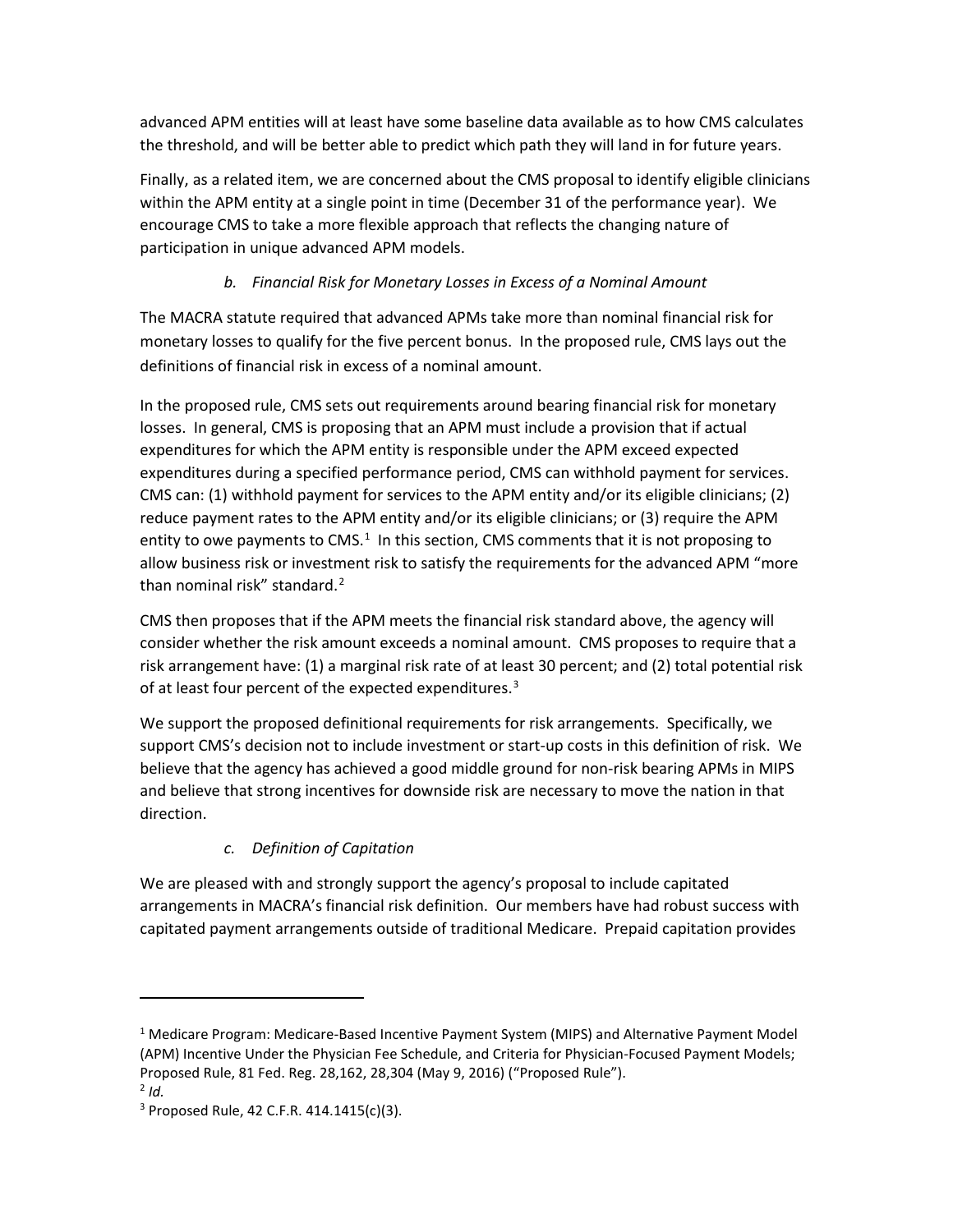practices with the resources to invest in patient care and to improve care delivery. We strongly encourage the development of these types of payment models in traditional Medicare.

In the proposed rule, CMS defines "full capitation" to mean an arrangement in which a per capita or otherwise predetermined payment is made to an APM entity for all items and services furnished to a population of beneficiaries and no settlement is performed to reconcile or share losses incurred or savings earned by the APM entity. Arrangements between CMS and Medicare Advantage plans are explicitly excluded.[4](#page-5-0)

We recommend modifications to this definition. First, we encourage the agency to define what is intended by "full capitation." We believe that professional capitation would be a more accurate descriptor for this purpose than "full." We also encourage clarification that the capitation is for "all agreed upon items and services furnished to a population" to make clear that the scope of the services would be agreed upon with CMS. Finally, we encourage you to delete the language prohibiting settlement to reconcile losses or savings. Many existing, proven capitated models use settlement strategies to achieve desirable financial arrangements. For example, sharing savings on hospital spend is often done through reconciliation. We recommend a modified definition that addresses these concerns.

### *d. Risk Standards for Medical Homes*

CMS proposes a different financial risk standard for medical homes. For a medical home to be an advanced APM it must include provisions that: (1) withhold payment for services to the APM entity and/or its clinicians; (2) reduce payment rates to the APM entity and/or its eligible clinicians; (3) require the APM entity to owe payments to CMS; or (4) lose the right to all or part of an otherwise guaranteed payment if either: (a) actual expenditures for which the APM entity is responsible under the APM exceed expected expenditures during a specified performance period; or (b) APM entity performance on specified performance measures do not meet or exceed expected performance on such measures for a specified performance period. In addition, for a medical home, CMS proposes to impose different financial risk standards and adds a requirement that the entity have fewer than 50 eligible clinicians to qualify for the bonus beginning in 2018.

We strongly support incentives for patient-centered medical homes and we believe that strong primary care is a necessary foundation for risk-based coordinated care. Many CAPG members are engaged in medical home initiatives, including the Comprehensive Primary Care initiative (the predecessor to the Comprehensive Primary Care Plus initiative).

We oppose the proposed 50-clinician cap for medical home models. Given the limited number of available advanced APMs for the first several years, we believe that completely closing off one model to interested organizations is inappropriate at this time. While we understand CMS's policy goal of moving larger organizations into accountable care organizations (ACOs) and other population health models, we do not believe that those models and medical homes are mutually exclusive. Instead, medical homes can serve as a foundation for the development of population

<span id="page-5-0"></span><sup>&</sup>lt;sup>4</sup> Proposed Rule at 42 C.F.R. 414.1415(c)(6).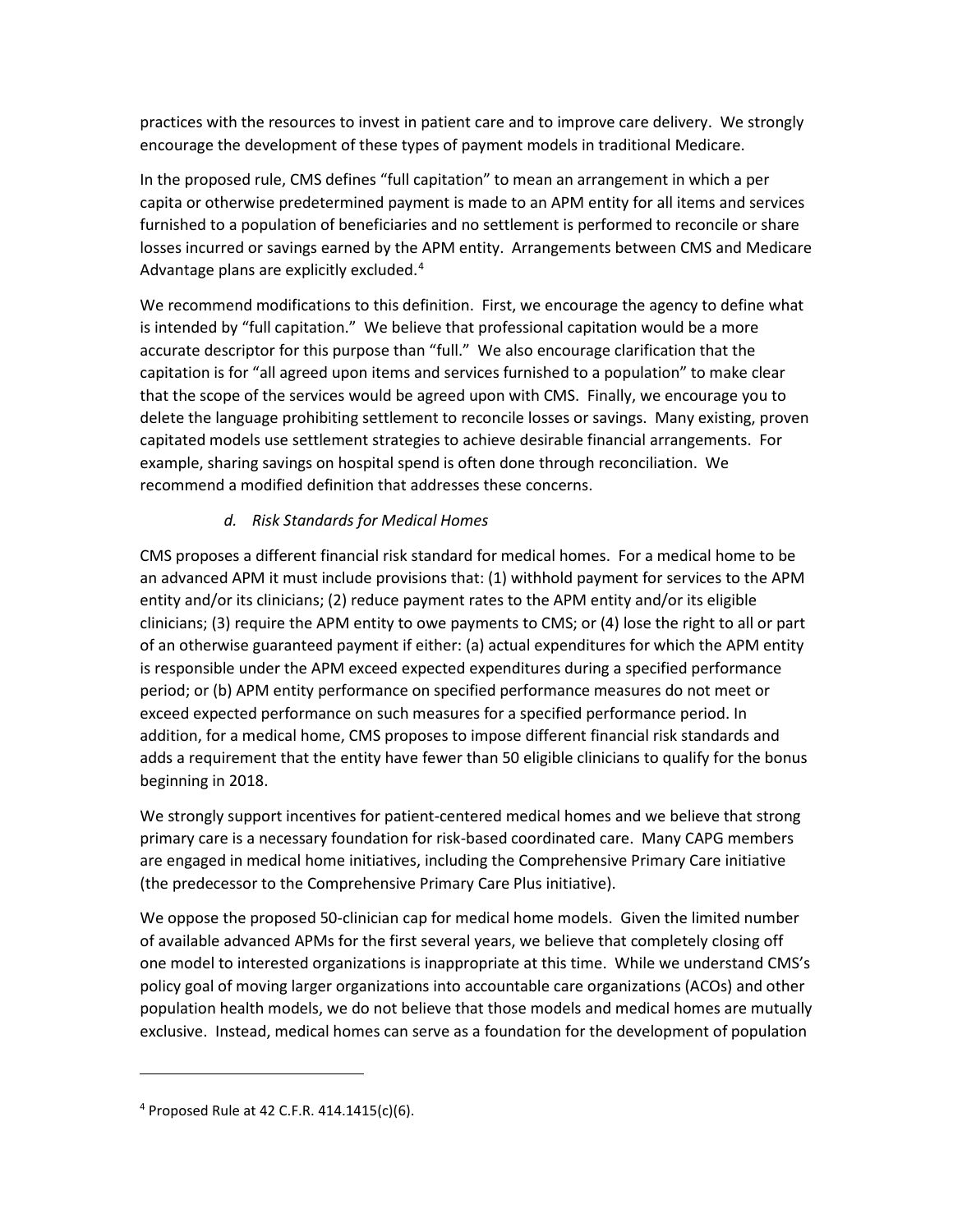health initiatives. Therefore, incentives to participate in such a model, regardless of organization size, are appropriate. We encourage CMS to eliminate the cap.

### *e. Aligning the Medicare Shared Savings Program to MACRA Implementation*

Much of the proposed rule implementing MACRA encourages participation in the Medicare Shared Savings Program. We believe that the MSSP participants in Track One will have advantages in participating as MIPS APMs. MSSP Tracks 2 and 3 will have the opportunity to become advanced APMs in the earliest years of that path's development.

Consistent with the structure, we are encouraging CMS to adopt the following key changes to the program.

- **Permit MSSP track changes within the three-year contract cycle**. As we understand it, MSSPs are only permitted to move to risk tracks at the beginning of a new three-year contract cycle. Given the time-limited nature of the APM incentives, ACOs should be permitted to advance to greater levels of risk within their three-year contract cycle. If the overall goal is to encourage greater participation in risk-bearing arrangements, limiting the flexibility to take on risk as they are ready seems at cross purposes with achieving the objective.
- **Improve beneficiary "stickiness" in ACO program**. In the ACO program, beneficiaries remain free to see any provider of their choosing, whether the provider is in or out of the ACO. This is at odds with MACRA's revenue and patient thresholds that hold the APM entity accountable for the amount of revenue or patients in the APM. CMS must continue to develop tools to allow ACOs to engage beneficiaries in the ACO model. Examples might include the types of beneficiary incentives that are slated to be tested in the Next Generation ACO program.
- **Create different benchmarking options**. In your recent Final Rule regarding MSSP benchmarking, the agency declined to adopt a menu of benchmarking options, electing instead a benchmarking methodology increasingly based on regional factors. Because the agency itself acknowledges that this approach creates winners and losers in MSSP, we urge you to revisit this in the future and to create fair benchmarks that allow organizations to participate equally in advanced APMs.

## **II. All-Payer APMs and the Importance of Medicare Advantage in Delivery System Reform**

Under MACRA, to qualify for the five percent bonus, APMs also must have a certain threshold of their Part B covered by professional services furnished through the APM entity. The threshold increases over time. Beginning in 2021, the statute allows eligible APMs to include "all payer" revenue, including Medicare Advantage, into the risk threshold calculation. **However, the statute requires that 25 percent of an entity's Medicare Part B payments be attributable to an APM, even in the all-payer option.** This means that a physician or physician organization that is capitated in Medicare Advantage cannot qualify for an APM bonus unless they are also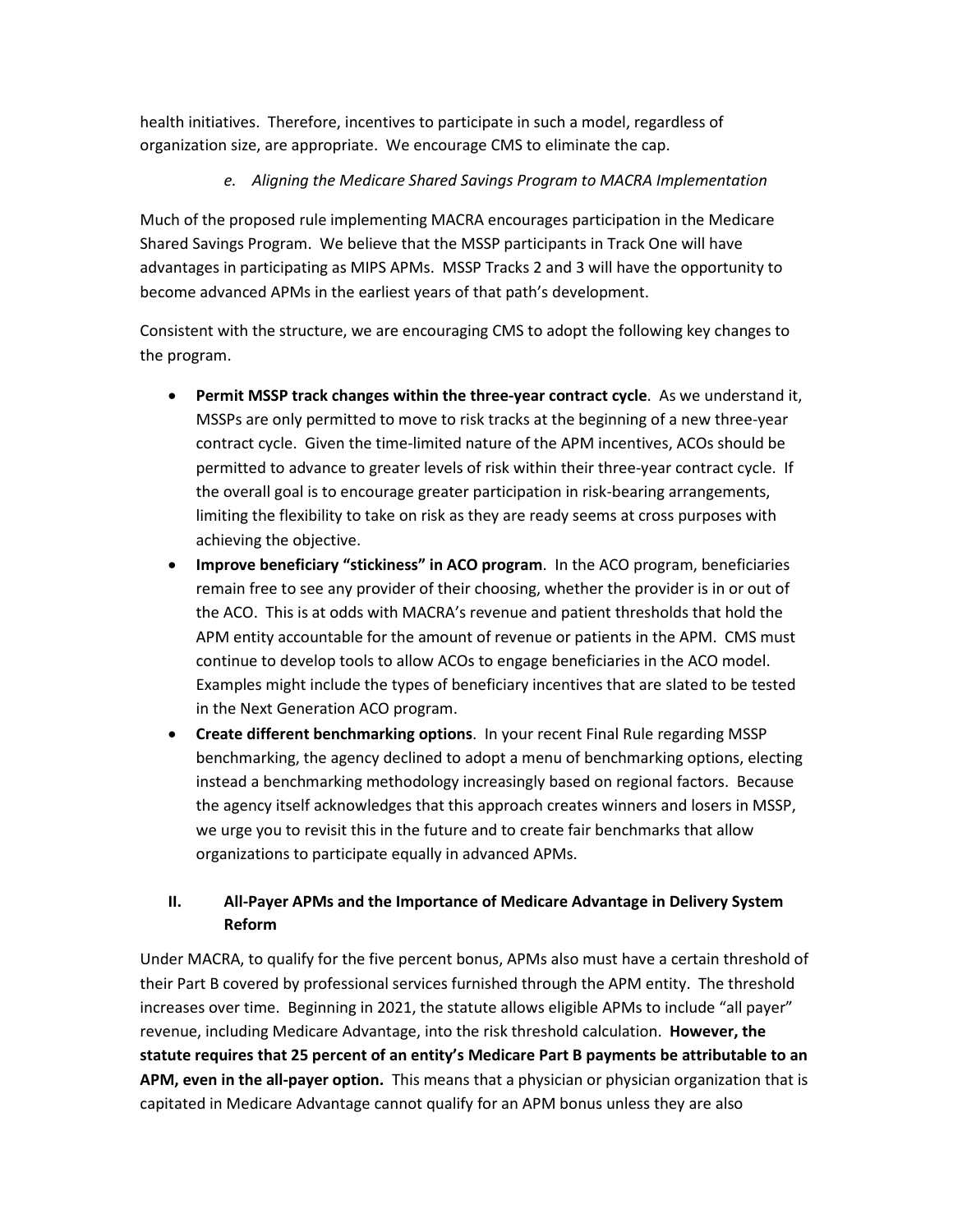participating in an APM in traditional Medicare. This is true even if nearly all of the physician or physician group's Medicare revenue is in a risk-bearing arrangement in MA.

### *a. Medicare Advantage APMs Should Count Toward the APM Threshold*

Today, Medicare Advantage enrollment makes up nearly a third of overall Medicare enrollment. Some of our members participate in MA only, and not at all in traditional Medicare. The MA program has seen explosive growth, due in large part to the superior value it provides for seniors. All indications are that this program will continue to grow at a rapid clip in the coming years. MA's inclusion in the All-Payer Threshold is an important step but does not go far enough to recognize the value and importance of this program in achieving high quality, risk-based coordinated care. Physician groups should be able to qualify for APM incentives based on their participation in Medicare Advantage APMs for 2019 to 2024.

We encourage three steps to remedy the problem.

**First, rather than a Medicare Part B threshold, organizations should be able to qualify based on a Medicare threshold (Medicare Part B and Medicare Advantage)**. MA contracts that include payment with more than nominal financial risk should count toward achieving the Medicare threshold for 2019 to 2024. APM contracts between MA plans and physician organizations in which the physician group takes more than nominal financial risk, including capitation, should then explicitly count toward achieving this Medicare threshold. We call on CMS to use its available regulatory authority to include Medicare Advantage revenue in the threshold for the 2019 payment year.

**Second, the same financial incentives for risk in traditional Medicare should be available for physician groups taking risk in MA**. That is to say, for a group that participates in MA, the APM incentive should apply to their MA revenue for physician services, not just their Part B revenue. This incentive should be paid directly to the physician or physician group taking the risk. The structure should be the same as MACRA: once a physician organization exceeds the threshold for risk, bonuses should be paid not just for traditional Medicare but also for Medicare Advantage. The amount of the bonus should be adjusted to account for the financial incentives for health plans (our third recommendation).

**Third, financial incentives should be available to health plans that enter into two-sided risk arrangements with physician groups**. With increasing frequency CAPG hears from its members, among the most sophisticated risk-bearing physician organizations in the country, that there are health plans unwilling to offer risk-bearing arrangements to capable physician groups. Therefore, we encourage you to consider incentives for plans that enter capitated, delegated arrangements with physician groups. We believe that this type of incentive could be achieved through the Star Ratings program. Specifically, we encourage CMS to adopt a Stars measure or measures that looks at risk-based payment relationships between plans and providers. The measure should be assigned sufficient weight to create an incentive for MA plans parallel to that created in traditional Medicare.

This structure is critical. Research shows that Medicare Advantage, when offered through an integrated, capitated delivery system (which is an advanced APM) offers higher quality for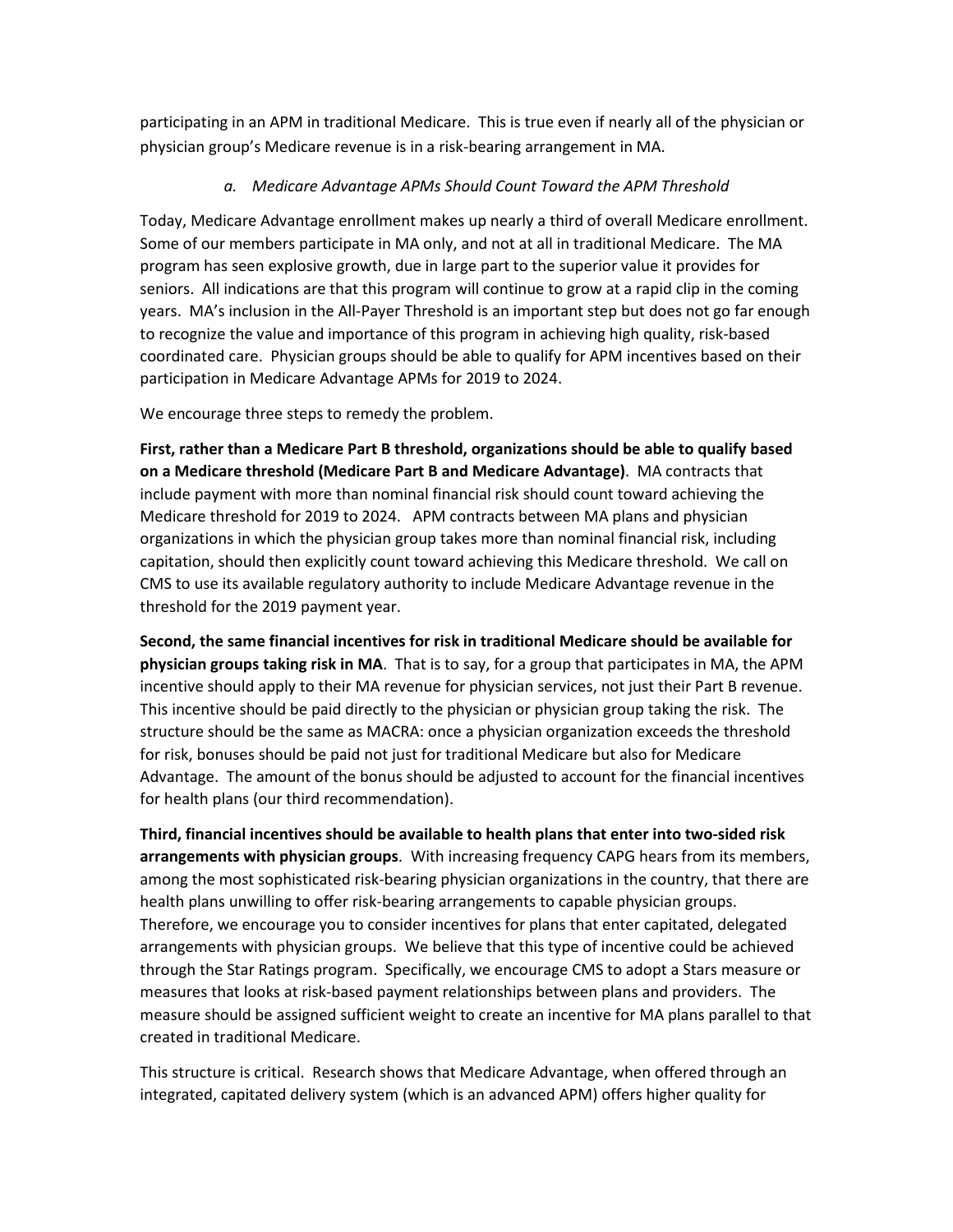seniors than traditional Medicare. The quality difference is striking. For example, some CAPG members have readmissions rates as low as six or eight percent, compared to a fee-for-service average readmission rate that hovers around 18 percent. Clearly, Medicare Advantage plays a crucial role in advancing high quality care for seniors.

In addition to being a high-value option for seniors, Medicare Advantage plays a critical role in delivery system reform. While physician relationships with plans are on the same overall trajectory from fee-for-service to alternative payment models, Medicare Advantage has the distinct advantage of having "reached the destination" when it comes to risk-bearing relationships with providers. While not every relationship between a plan and a physician is a risk-bearing arrangement, Medicare Advantage is the one place where two-sided risk-bearing relationships between payers and providers not only exist, but succeed today. Some CAPG members participate in two-sided risk arrangements, including capitation, with health plans in Medicare Advantage. Other CAPG members are actively seeking out these relationships. But there are still large swaths of the United States where these types of risk-bearing relationships between plans and providers do not exist and should be encouraged. While CAPG has tried to gather information about what percentage of MA is tied to risk-bearing or capitated arrangements today, we have not been able to determine the percentage with certainty. We estimate that when examining the contracts between MA plans and physicians or physician groups, less than 20 percent of MA is currently capitated. This represents substantial opportunity to improve care for seniors.

Finally, the Affordable Care Act sought to achieve parity between Medicare Advantage and traditional Medicare, bringing the MA benchmarks, on average, to 100 percent of fee-for-service across the country. We believe that MACRA has inadvertently tipped the balance in favor of traditional Medicare, offering payments substantially above 100 percent of fee-for-service in traditional Medicare but not in Medicare Advantage. All the while, MA offers a glimpse into the most innovative, advanced payment arrangements in Medicare. In the proposed rule, CMS implies that the five percent bonus payments to advanced alternative payment model participants will not factor into the Medicare Advantage benchmark determinations because they are made outside of the claims payment system.<sup>[5](#page-8-0)</sup> The MA plans would see no benefit from the physicians' involvement in risk-based coordinated care. We believe this underscores the need for separate incentives in Medicare Advantage that encourage risk-bearing contracts between physician groups and MA plans.

# *b. Calculation of the All-Payer, Medicare Payment Threshold*

Under current law, MACRA allows physicians, beginning in 2021, to count their all-payer revenue toward the threshold for eligibility for an APM bonus. In the proposed rule, CMS begins to address the submission of information for the Other Payer Advanced APM determination.

CMS proposes that submissions "must include at least sufficient information for CMS to determine whether the payment arrangement meets the Other Payer Advanced APM criteria." CMS proposes that submissions must include specific payment and patient numbers for each

<span id="page-8-0"></span><sup>&</sup>lt;sup>5</sup> Proposed Rule at 28,335.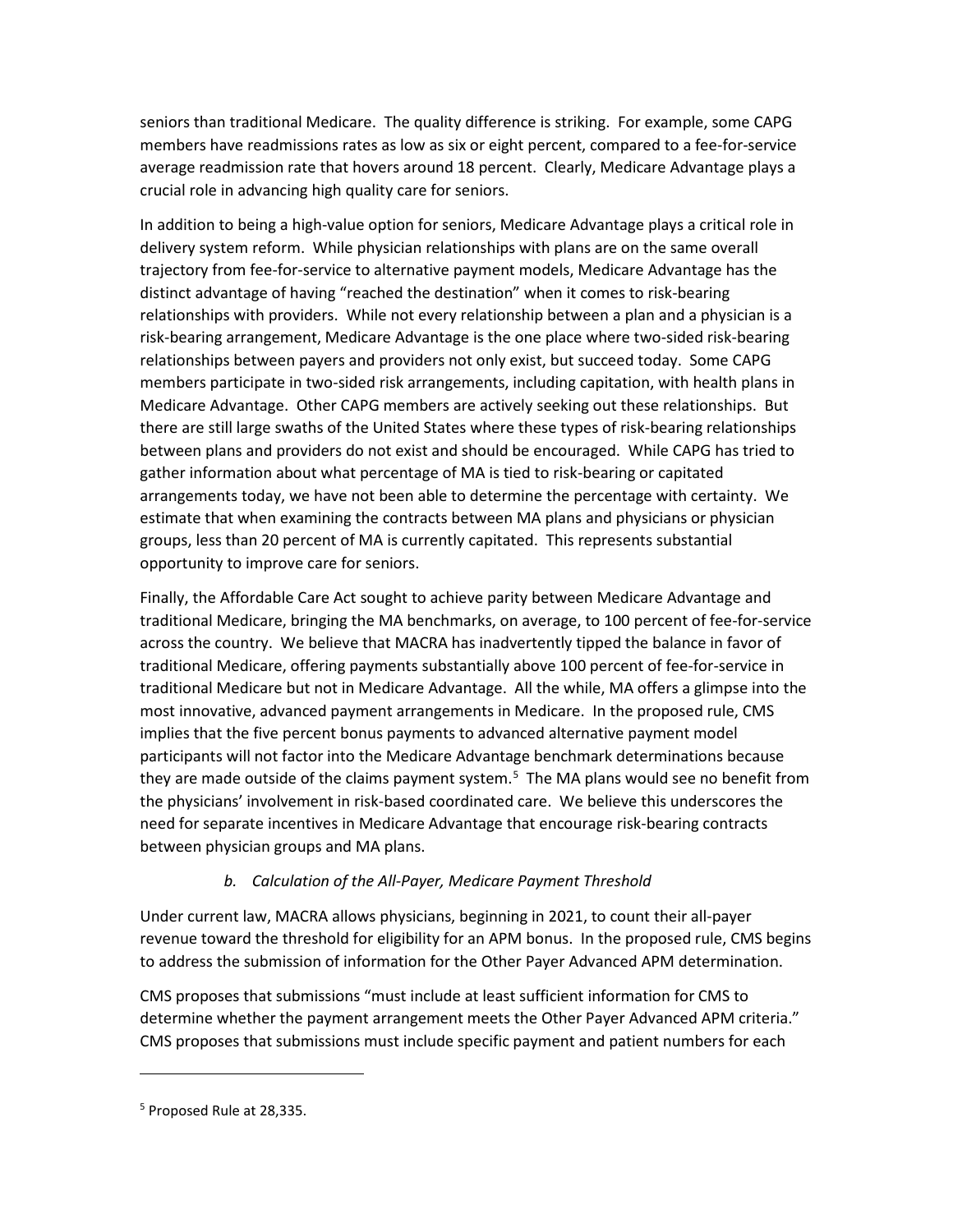payer from whom the eligible clinician has received payments during the performance period. CMS is proposing that the following data must be submitted: payment amounts or patientfurnished service through the other payer APM for each payer; and the sum of the payment and/or number of patients furnished any service from each payer.<sup>[6](#page-9-0)</sup> CMS then proposes that each payer attest to the accuracy of all submitted information including the reported payment and patient data. Contracts may be subject to audit by CMS. If the payer does not attest to the accuracy, the data will not be assessed under the all-payer option. CMS acknowledges in the rule that physicians may not have control over whether or not a payer attests.

CAPG recommends that physicians and physician organizations certify or attest to the nature of their relationships with payers and as to whether the physician or physician group meets the threshold requirements for the all-payer category. We believe that the attestation approach has been used successfully in other contexts and can and should be done here as well. We do not agree that it is necessary to have a health plan attest to the data.

Many CAPG members contract with multiple health plans — in some cases, as many as six or more different plans. The physician group in this instance is clearly in the best position to attest to the portion of its revenue across all of these arrangements that are at risk. While a health plan could attest to the accuracy of one specific arrangement, that piece of information alone would not help CMS accomplish the goal of determining the amount of the physician's or physician group's revenue at risk. Therefore, the added requirement of health plan attestation creates additional burden without achieving the ultimate result.

We agree that verification of the information is important and serves a valuable function. We believe that this can be achieved with auditing, which CMS has also proposed to impose.

# **III. CAPG Recommendations for Implementing the Merit-Based Incentive Payment System (MIPS)**

### **Background**

Under the MIPS path, physicians and physician groups are subject to a potential bonus or penalty depending on their performance. MIPS comprises four performance categories: (1) quality, (2) resource use, (3) electronic health records, and (4) clinical practice improvement activities. In MIPS, the eligible professional will receive a composite score that determines whether there is a penalty or bonus. The amount of the bonus/penalty increases over time, with the potential for additional bonuses due to a scaling factor and exceptional performance.

# *a. CAPG Applauds the Proposed MIPS APM Structure, Which Encourages Participation in Non-Risk-Bearing APMs*

Overall, CAPG applauds CMS for its proposed structure in the rule. The proposed rule would differentiate in MIPS between organizations in regular fee-for-service and those in upside-only alternative payment models in MIPS, and further differentiate those organizations in two-sided

<span id="page-9-0"></span><sup>6</sup> Proposed Rule at 28,335.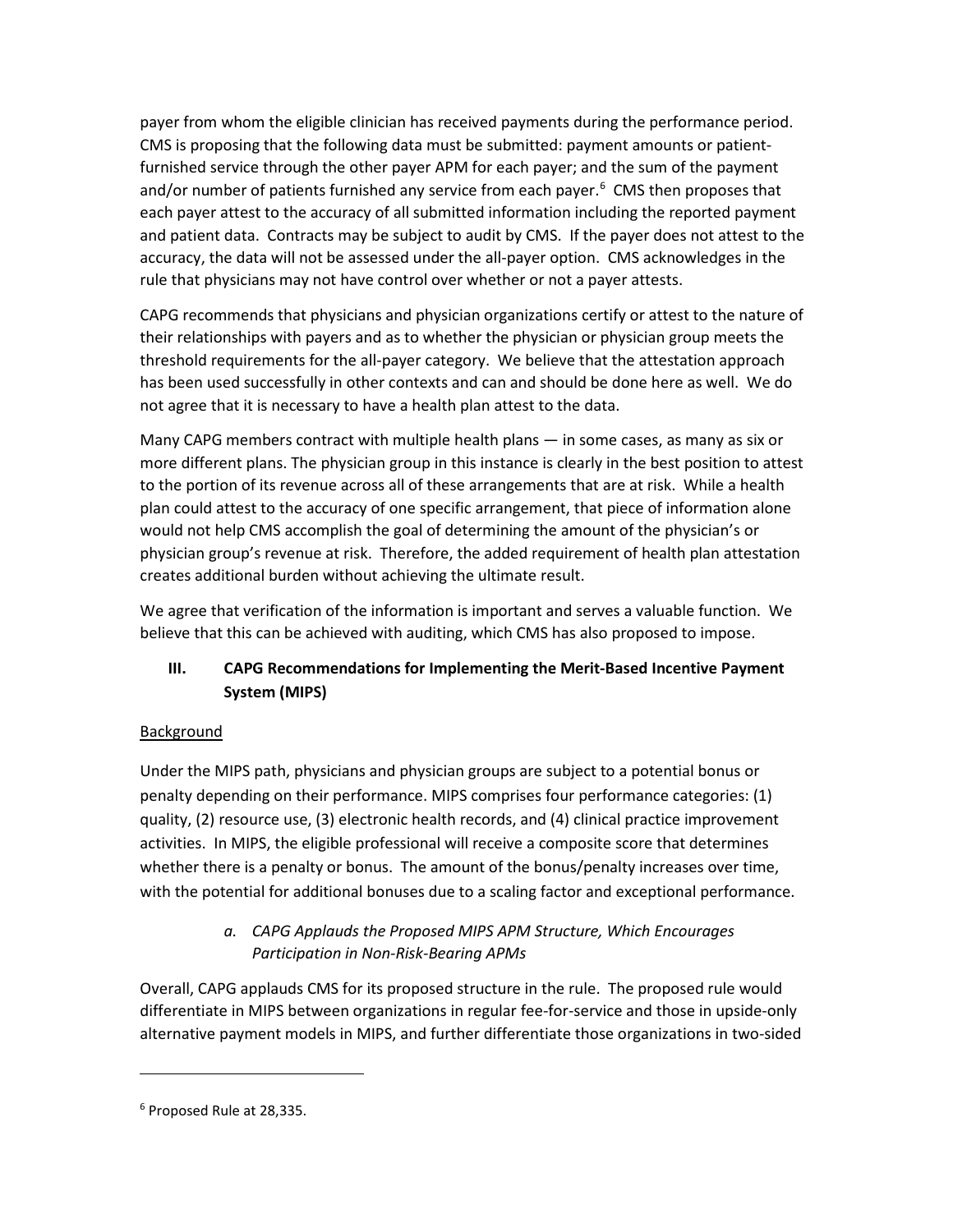risk arrangements (advanced APMs). CAPG is pleased to see that the agency adopted this construction from our comments on last year's request for information. This structure holds true to MACRA's statutory intent and will serve as a strong pathway to get organizations on the ramp to risk regardless of their starting point on that journey.

We support the creation of favorable scoring for MIPS APMs. Specifically, we support the agency's proposal to allow Medicare Shared Savings Program (MSSP) ACOs in Track One to use their MSSP quality performance to satisfy their MIPS quality component; affording zero percent weighting to the resource use category for the first year; and affording partial credit for CPIAs. We believe that this approach will encourage the development and continued participation in Track One and other "on-ramp" APMs. We encourage CMS to continue to evaluate this favorable scoring mechanism and to make changes over time to respond to the needs of the delivery system and Track One ACOs.

## *a. MIPS reporting*

We are pleased that CMS is proposing to allow eligible clinicians to report as groups or individuals for purposes of MIPS. However, CMS is proposing to define a "group" for purposes of MACRA as a single tax identification number (TIN) with two or more MIPS eligible clinicians, as identified by their individual NPI, who have reassigned their Medicare billing rights to the TIN. $7$  We have two concerns with this approach.

First, we do not believe that the TIN is the best way to group clinicians for purposes of MIPS reporting. As we stated in our response to the agency's request for information, we encourage CMS to adopt a different MIPS identifier and to deploy a flexible approach for providers to identify clinicians who fall within the MIPS identifier.

CAPG member physician organizations differ in terms of their structure. While some physician groups may have a single TIN, some of our groups and independent practice associations (IPAs) consist of numerous TINs. As an example, one medical group may consist of upwards of 30 unique TINs. For MIPS purposes, the group may want a single score across all 30 of those TINs, or the group may want to aggregate TINs in specific combinations depending on its nature.

Second, we are concerned that the agency's reliance on TIN-level reporting will limit options for IPAs to participate in the new MACRA environment. In many cases, physicians contracting with IPAs do not reassign their billing rights to the IPA's TIN and therefore the IPA would not fit within the proposed definition of a group.

Independent practice associations are a valuable practice option for physicians who want to maintain their independence yet receive infrastructure support and group reporting. We believe that IPAs hold tremendous potential in the new MACRA environment to allow physicians

<span id="page-10-0"></span><sup>&</sup>lt;sup>7</sup> Proposed Rule at 28,381.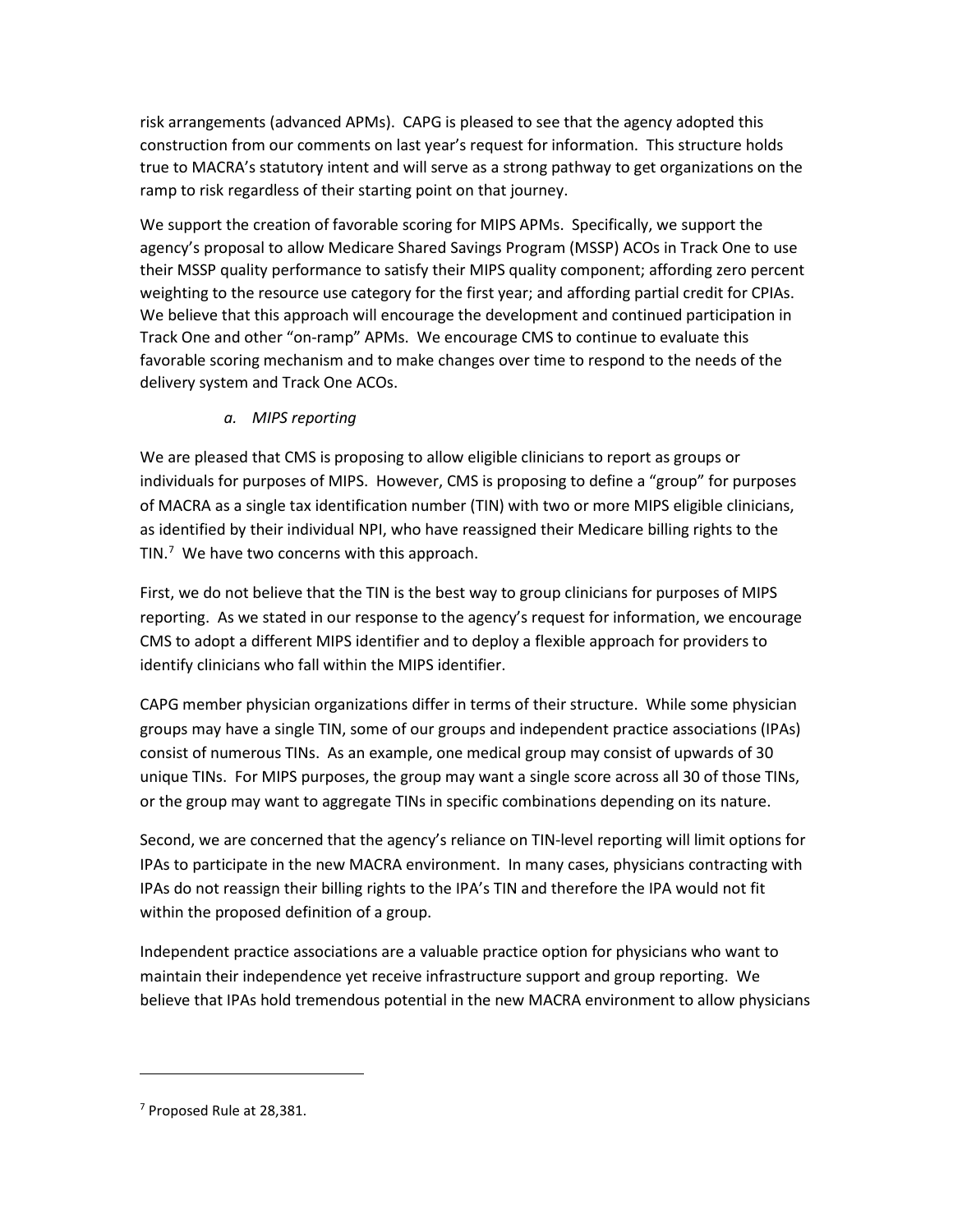who want to maintain their independence to do so and still successfully participate and report in MIPS or advanced APMs.

To best accommodate the variety of physician groups across the country, we encourage CMS to develop a different approach to group reporting. Specifically, we think the use of provider lists could work in the MIPS context, as it does in the accountable care organization and other APM models.

# *b. MIPS Quality Performance Activities*

One of the four categories for measuring MIPS performance is quality. For purposes of this category, we believe that it is important for CMS to develop the measures set with an eye towards alignment across programs, reducing burdens and creating a single set of measures on which all physician groups can be assessed and compared. We continue to believe that the agency's ultimate goal should be empowering consumers to choose providers across fee-forservice, Medicare Accountable Care Organizations and Medicare Advantage with "apples to apples" quality information to guide their decisions. MACRA represents an important opportunity to create such an alignment and to facilitate true comparisons for patients and their families.

CAPG recommends that the agency take this opportunity to align the MIPS and APM measures in traditional Medicare to the CMS Medicare Advantage (MA) 5-Star Rating Program. We believe that the MA measures applicable to physicians and physician groups are a better indicator of provider performance.

We additionally note that CAPG is engaged in the Core Measures Collaborative, along with a number of other critical stakeholders including the National Quality Forum and CMS. We believe that this Collaborative's work should be considered in future measures development.

# *c. Participation in the CAPG Standards of Excellence Survey™ Should Satisfy the MIPS CPIA Requirement*

One of the four MIPS categories is "clinical practice improvement activities" (CPIAs). CMS proposes over 90 different CPIAs in the proposed rule. CMS proposes that MIPS-eligible clinicians submit a yes/no response for activities that are performed for at least 90 days during the performance period.<sup>8</sup> For scoring of the CPIA category, CMS proposes to award full credit for participation in a patient-centered medical home, half credit for participation in an APM, and the opportunity to achieve points for activities in high-weighted and medium-weighted categories. High-weighted activities receive 20 points, medium-weighted activities receive 10 points. Clinicians with a score of 60 points will receive full credit for the MIPS CPIA category.

<span id="page-11-0"></span><sup>8</sup> Proposed Rule at 28,384.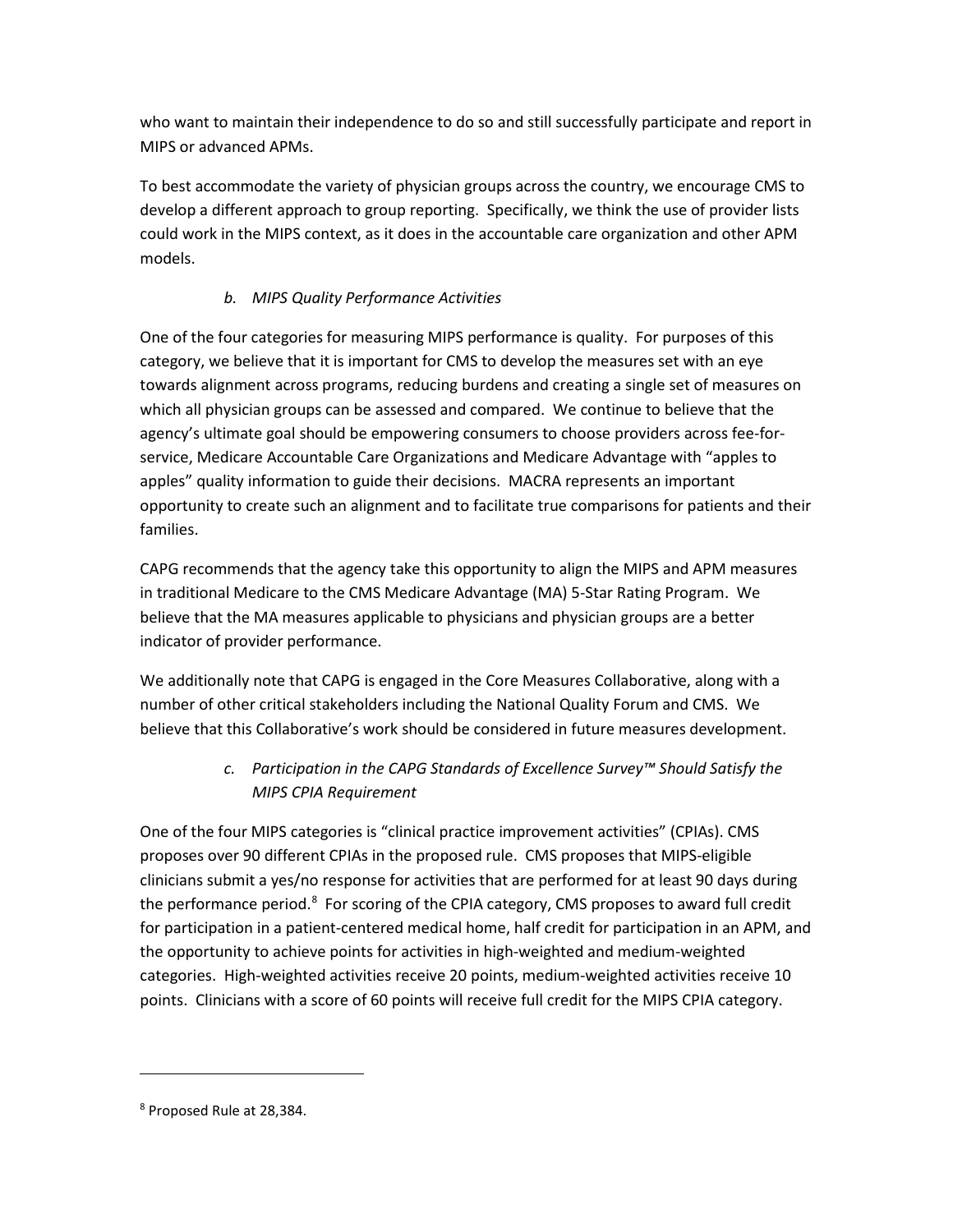The CAPG Board of Directors and clinical leaders developed the Standards of Excellence™ (SOE®) Survey as an annual, comprehensive survey of coordinated care infrastructure for accountable physician groups. The survey examines the attributes of a successful, financially and clinically accountable physician organization. Importantly, SOE® contains seven of the eight highweighted activities and over 30 of the medium-weighted activities. The survey assesses a number of other attributes of risk-bearing physician organizations. Physician organizations that participate in the CAPG survey receive a star score of zero to five stars. Groups that receive five stars are given an "elite" rating. NCQA analyzes, reviews and scores the survey.

Due to the substantial overlap between the proposed CPIAs and the SOE®, we ask that physician organizations that receive an elite SOE® rating also receive full credit for the CPIA category in MIPS. We ask that CMS add the CAPG Standards of Excellence™ survey to the list of CPIA activities.

CAPG would welcome the opportunity to continue to engage with the agency to recommend new CPIAs for the inventory going forward. We have a robust process in place to develop these types of activities for our own survey. We believe that our experience in this area will serve as the primary resource for CMS measures development efforts in the future.

# **IV. Other proposals**

## *a. Low-Volume Threshold*

The MACRA statute requires a MIPS exclusion for eligible clinicians who are below a low-volume threshold set by the Secretary. CMS is proposing to define the low-volume threshold for an individual MIPS eligible clinician or group as having Medicare billing charges of \$10,000 or less and providing care for 100 or fewer Part B enrolled Medicare beneficiaries during the performance period. [9](#page-12-0)

We agree with the agency's policy goals of driving quality improvement across the broadest range of MIPS eligible clinician types and specialties. Therefore, while we do not have data available to provide comment on the specific thresholds provided, we encourage CMS to maintain appropriately narrow MACRA exclusions. We believe that the success of nationwide delivery system transformation requires participation by the broadest possible population.

> *b. Physician Compare Should Be Modified to Include Quality Information for Physicians in Medicare Advantage*

<span id="page-12-0"></span><sup>&</sup>lt;sup>9</sup> Proposed Rule at 28,178.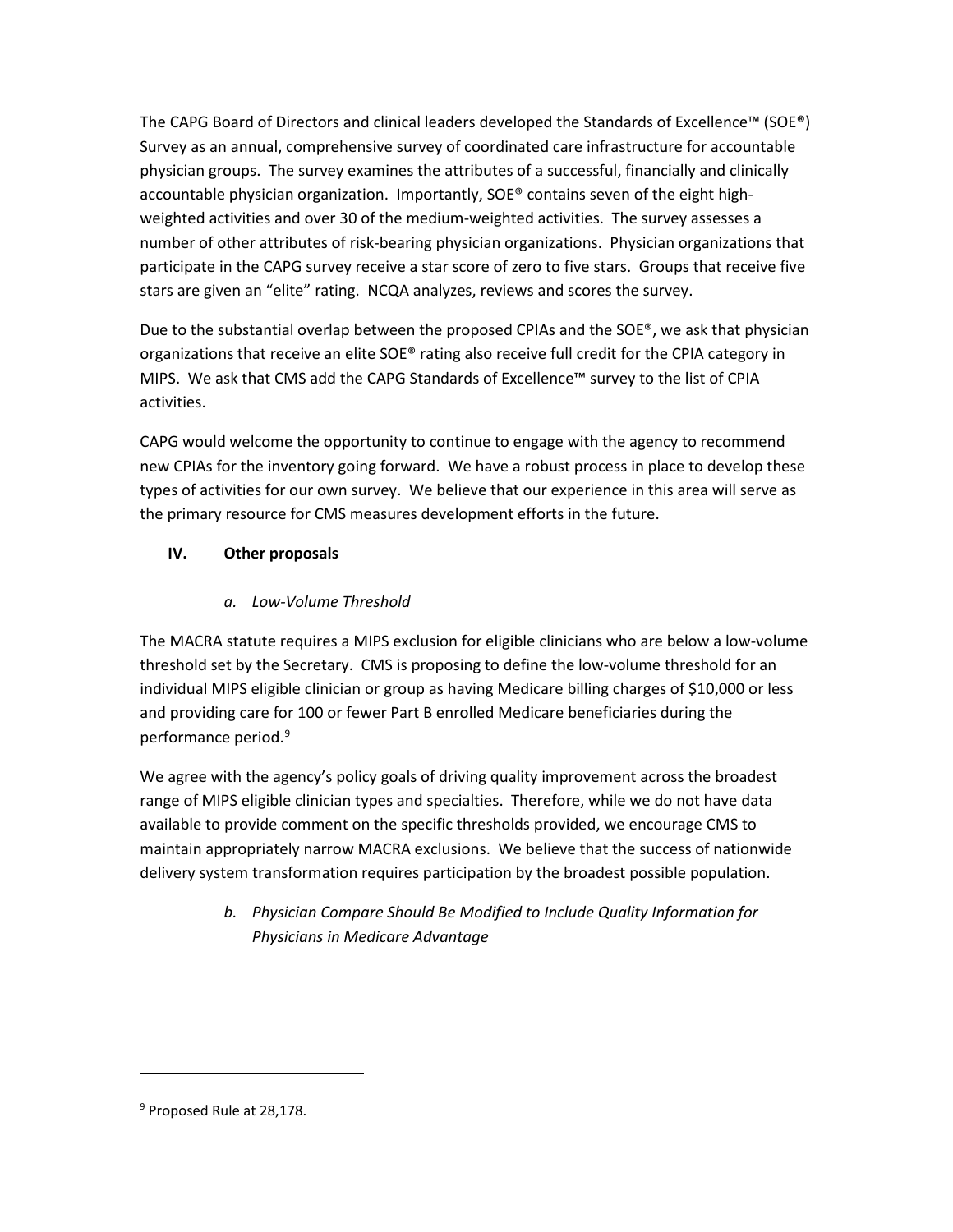CMS is proposing to add MIPS, APM and other MACRA-related information to Physician Compare, the agency's publicly available website containing information on physician performance.<sup>[10](#page-13-0)</sup>

As we understand it, Physician Compare is intended to provide meaningful, actionable information to consumers over time. By providing information about quality performance in a web format, patients will be able to evaluate physician options in their area and select the best provider for their specific healthcare needs.

However, Physician Compare contains no quality information for patients and physicians participating in the Medicare Advantage program. Today, 30 percent of Medicare seniors are enrolled in the Medicare Advantage program and enrollment continues to grow. For these seniors, quality information about health plans is available through the Medicare Stars Rating program; however, no quality information at the physician level is made available by CMS. Omitting this data leaves out a crucial piece of the picture necessary for consumers to make informed choices.

The omission of Medicare Advantage quality information also creates an incomplete picture of physician performance for those physicians that participate in the Part C program. For example, some CAPG physicians have such a small amount of Part B business (less than 10% of the patients treated), their results on Physician Compare will not reflect what might be a large share of Medicare patients treated, because those patients are enrolled in MA.

**CAPG requests that CMS add Medicare Advantage quality information to Physician Compare.** We encourage CMS to develop a strategy to incorporate an apples-to-apples comparison of quality performance in Medicare Advantage and FFS. We suggest two steps for accomplishing this goal. We believe that quality data at the physician group level is available using the existing Medicare Advantage Stars program measures. While some measures are specific to health plans, many measures are determined by physician performance. For example, the Integrated Healthcare Association (IHA) has developed a quality ranking program at the physician group (rather than health plan) level. Using existing measures in Medicare Advantage quality assessment, IHA creates a 5-star quality score for the physician group and publishes the results on the IHA website. We encourage CMS to consider how it could similarly develop and post quality information for physician groups participating in Medicare Part C on the Physician Compare website.

### **V. Developing New Physician Group–Focused Payment Models**

In addition to continuing to improve the existing programs, we agree with MACRA's authors that more models are necessary and should be tested as soon as possible. The Physician-Focused

<span id="page-13-0"></span><sup>&</sup>lt;sup>10</sup> Proposed Rule at 28,289.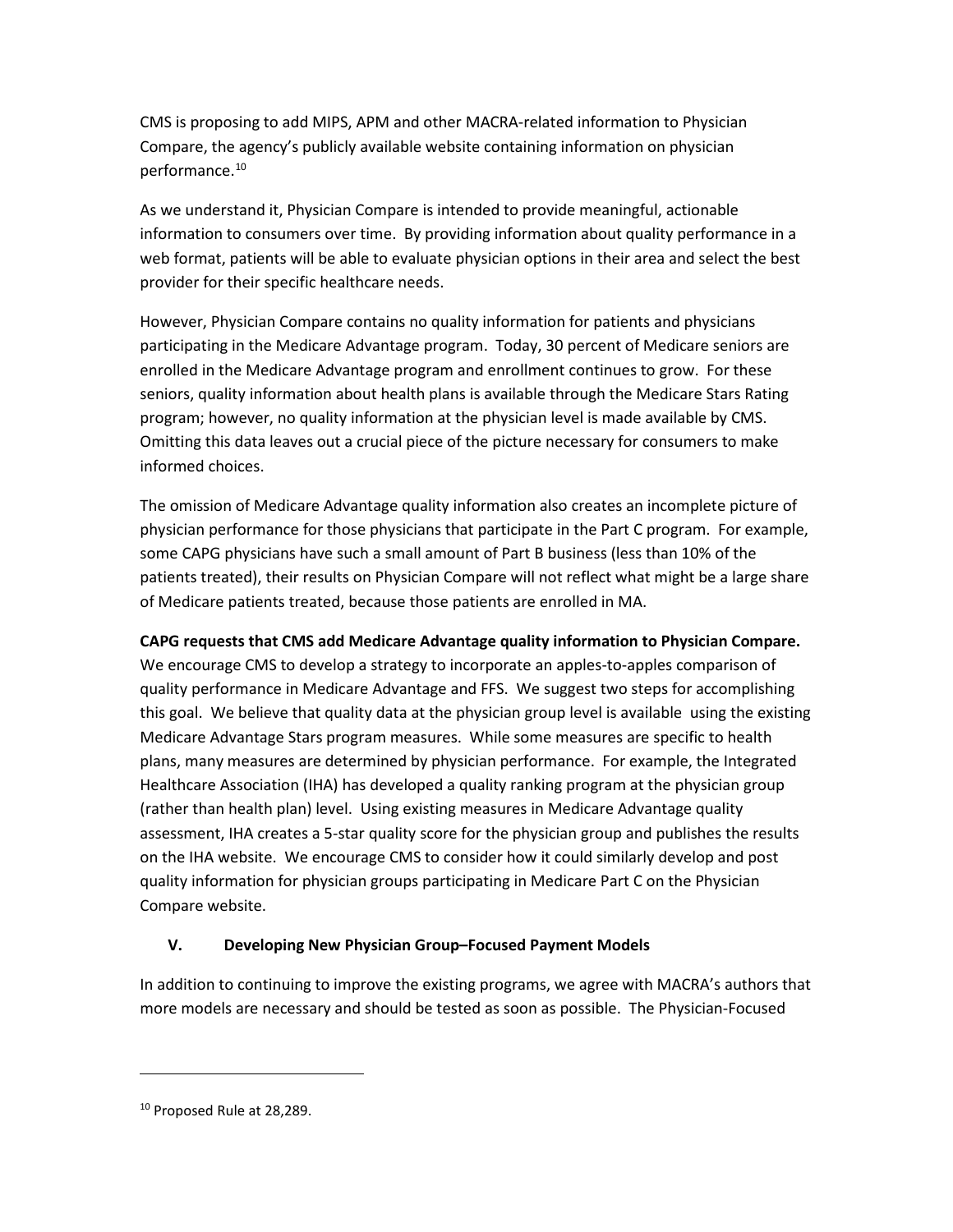Payment Models Technical Advisory Committee (PTAC) has the potential to achieve that objective.

## *a. Proposed Definition of Physician-Focused Payment Model*

CMS proposes to define these models as alternative payment models that include physician group practices or individual physicians and target the quality and cost of physician services.<sup>[11](#page-14-0)</sup> CMS proposes specific criteria for physician-focused payment models including that the payment methodology differ from current payment methodologies and why the model cannot be tested under existing methodologies.<sup>12</sup> We strongly support these criteria and believe that the goal of the PTAC should be to fill gaps in the existing delivery system reform portfolio.

One area where we see a gap is for organizations that are more experienced with risk. While the "on-ramp" to risk is now well developed with bundled payment options, upside-only shared savings, and two-sided shared savings and loss arrangements, we see very few options for organizations at the "destination." We would like to see prepaid capitated payment options and arrangements made available through the work of the PTAC.

## *b. PTAC Time Frame*

Given that the advanced APM incentive payments are available for a limited amount of time, we think it is of utmost importance that the PTAC begin the work of reviewing, approving and recommending models as quickly as possible. We request that CMS put in place a process to quickly review and then implement the PTAC-recommended models to ensure that physicians and physician groups are given the opportunity to fully take advantage of MACRA's incentive structure.

### **Conclusion**

MACRA presents a new and exciting opportunity to transform care delivery in Medicare. The challenges facing the Medicare program are well documented. As the number of Medicareeligible seniors grows and cost pressure continues, we know that fee-for-service is unsustainable for the future. MACRA is intended to take a bold step toward ensuring a sustainable future for Medicare. This requires a massive and swift shift from fee-for-service to advanced alternative payment models. The transformation must be systemic and must completely overhaul the existing fragmented delivery model. Two-sided risk arrangements have the potential to dramatically improve the quality of care and to contain costs in the Medicare program. We appreciate the enormity of the task CMS has in front of it: completely overhauling the physician payment system into one that is geared to offer high quality, efficient, coordinated care. CAPG

 $\overline{a}$ 

<span id="page-14-0"></span><sup>&</sup>lt;sup>11</sup> Proposed Rule at 28,346.

<span id="page-14-1"></span><sup>&</sup>lt;sup>12</sup> Proposed Rule at 28,396.